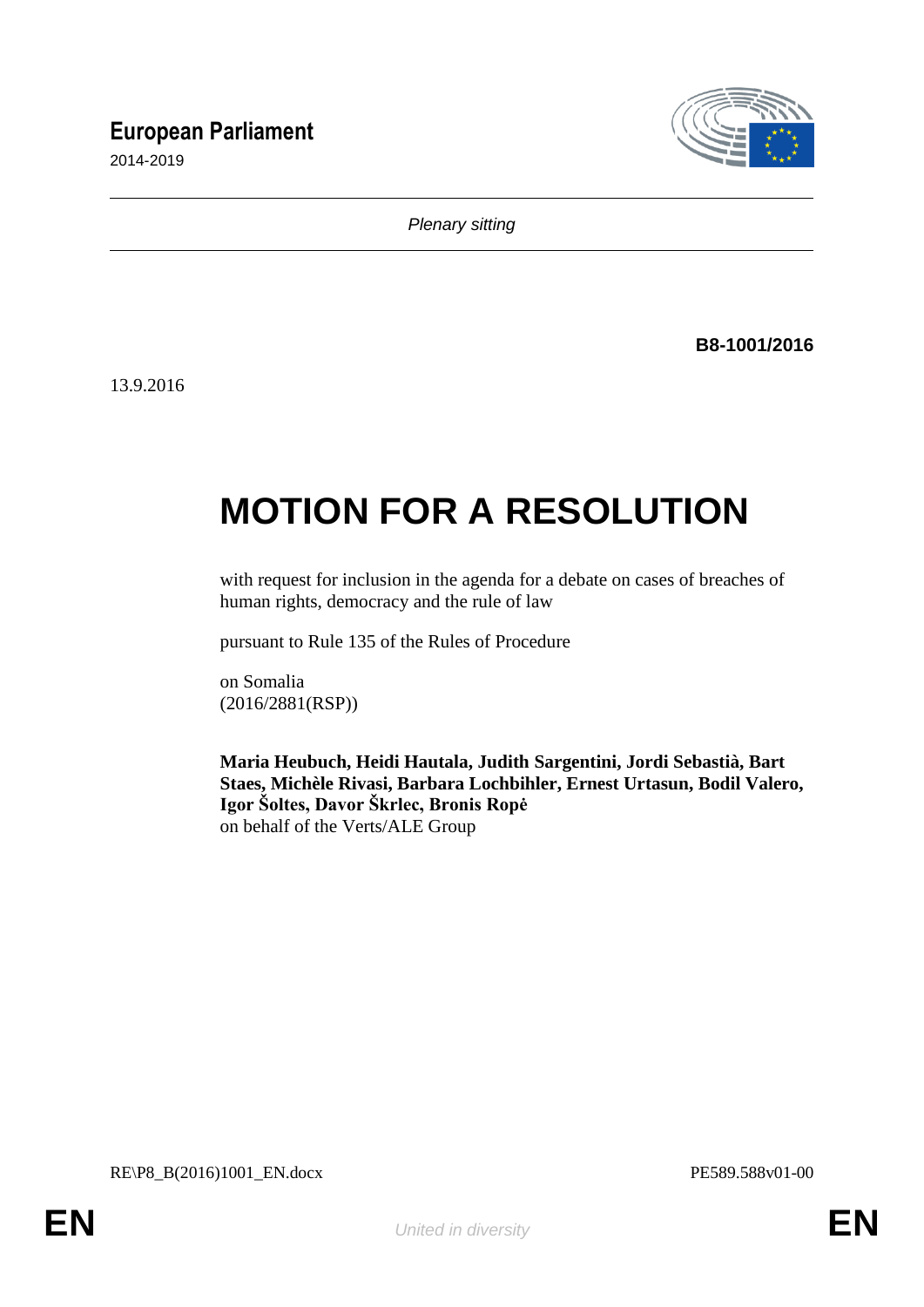#### **B8-1001/2016**

## **European Parliament resolution on Somalia (2016/2881(RSP))**

## *The European Parliament*,

- having regards to its previous resolution on Somalia,
- having regard to the statements by the Spokesperson of the European Union External Actions Services (EEAS) on the attacks in Somalia of 21 August 2016, 26 July 2016, 26 June 2016 and 2 June 2016,
- having regard to the European Council conclusion on Somalia of 18 July 2016 calling for a credible and accountable electoral process,
- having regard to the statement of 28 January 2016 by High Representative/Vice-President Federica Mogherini on the decision on an electoral model for Somalia in 2016,
- having regard to the September 4 2016 report by UNSOM on Freedom of Expression in Somalia,
- having regard to the UN Security Council Resolution 2297 (2016) of 7 July 2016,
- having regard to the joint report of the UN Assistance Mission in Somalia (UNSOM) and the Office of the UN High Commissioner for Human Rights on the right to freedom of expression in Somalia, August 2016,
- having regard to the UN Security Council Secretary General's report of 9 May 2016,
- having regard to the latest Universal Periodic Review on Somalia before the UN Human Rights Council, January 2016,
- having regard to the African Charter on Human Rights,
- having regard to the Universal Declaration of Human Rights of 1948,
- having regard to the revised Partnership Agreement between the members of the African, Caribbean and Pacific (ACP) Group of States and the European Community signed in Cotonou on 23 June 2000 (the Cotonou Agreement),
- having regard to Rule 135 of its Rules of Procedure,
- A. Whereas Somalia has been plagued by civil war for years, but is now at a crucial moment of transition with parliamentary and presidential elections to be held in the coming weeks,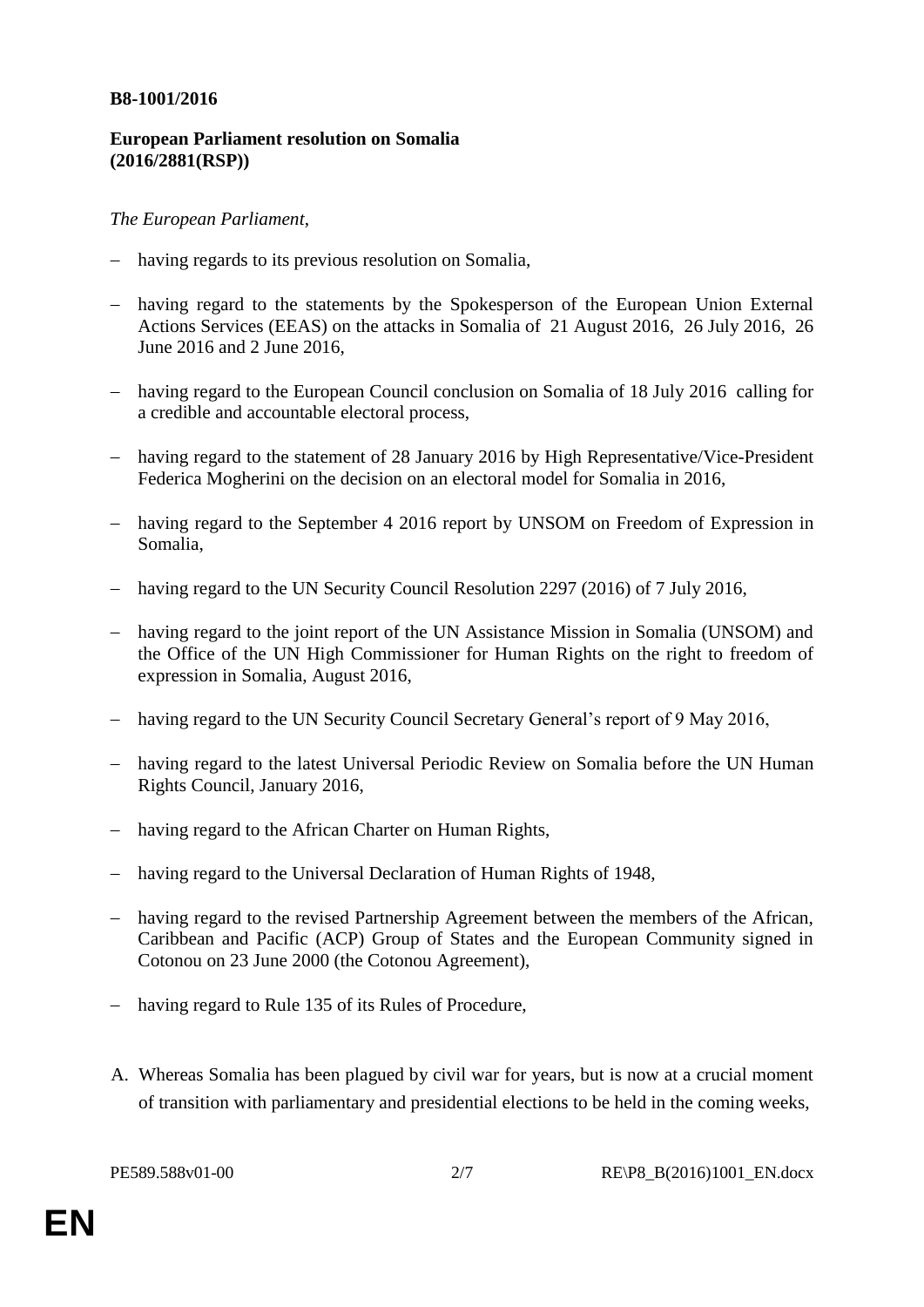- B. whereas a 20.000 troop strong African Union peacekeeping force, AMISOM, has brought a certain degree of stability to parts of Somalia, whereas other parts remain under control or threat from the radical Islamist movement Al-Shabaab or are controlled by separate authorities as is the case in Somaliland and Puntland,
- C. whereas fighting persists in many parts of south-central Somalia, including in the course of the military operation against Al-Shabaab as well as in the course of intra and inter-clan fighting, resulting in civilian deaths, injuries, destruction of property and large scale new displacement,
- D. whereas according to the UN, there are currently 1.1 million internally displaced people in Somalia, an estimated 400.000 living in Mogadishu alone,
- E. whereas clan militias and Al-Shabaab have committed and continue grave abuses throughout the country, including extrajudicial killings, disappearances, cruel and unusual punishment, rape, restrictions on civil liberties and freedom of movement, restrictions on nongovernmental organizations (NGOs) and humanitarian assistance, and conscription and use of child soldiers,
- F. whereas Al-Shabaab is regularly perpetrating terrorist attacks, including in neighbouring Kenya,
- G. whereas in the absence of a functioning civilian judiciary, the Somali government relies on military courts for trying and convicting civilians,
- H. whereas this practice does not guarantee the rights of civilian defendants,
- I. whereas broad powers of investigations are granted to the National Intelligence and Security Agency (NISA), which currently does not have a law enforcement mandate, resulting in significant violations of due process rights of detainees held by NISA;
- J. whereas freedom of expression continues to be severely restricted, with journalists being threatened, arbitrarily detained and denied due process and fair trial guarantees; whereas media outlets have been closed down by regional and federal level authorities,
- K. whereas the authorities rarely investigate cases of killings or attacks on journalists or prosecute perpetrators, except if such attacks are attributed to Al-Shabaab,
- L. whereas according to the UN, recruitment of children primarily by Al-Shabaab but also by Somalia National Army and clan militia has increased significantly in 2015,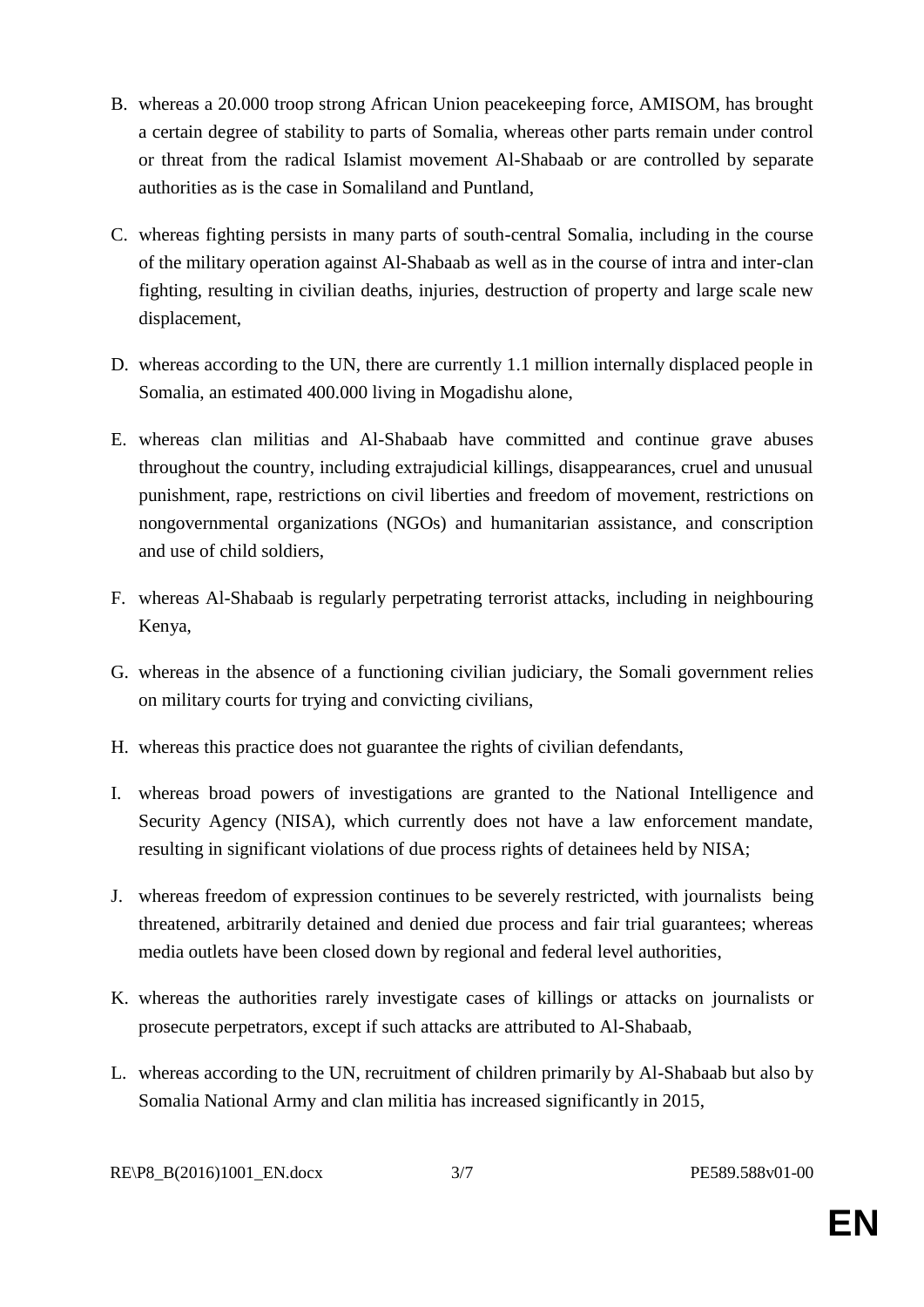- M. whereas the African Union Forces in Somalia (AMISOM) have been accused on several occasions of severe human rights abuses, including indiscriminate killings and some cases of sexual exploitation and abuse,
- N. whereas AMISOM has established the Civilian Casualty Tracking Analysis Research Cell (CCTARC) and that numerous UNSC resolutions have called on troop contributing countries to share information with the cell and the UN,
- O. whereas the Kenyan government declared in May 2016 that the Dadaab refugee camp in north-eastern Kenya which hosts an estimated 320.000 Somali refugees will close by the year's end and that the "voluntary" repatriation process spearheaded by UNHCR, Kenya and Somalia has been sped-up resulting in 10.000 Somali refugees returning to Somalia within the space of just three months,
- P. whereas the EU provided through the European Development Fund  $\epsilon$ 286 million (2014-2020) focusing on the implementation of the "Compact" and namely on state and peace building, food security, resilience and education; whereas the EU is also committed to support AMISOM through the Africa Peace Facility;
- 1. Considers that the security situation in Somalia remains volatile and unstable in large parts of the country, despite important progress having been made in the fight against Al-Shabaab and clan militias,
- 2. Condemns the recent terrorist attacks perpetrated against civilians by Al-Shabaab,
- 3. Considers the upcoming elections to constitute a landmark event for Somalia after decades of instability,
- 4. Welcomes the efforts made by the Somali authorities in order to prepare the upcoming elections and the process of prior national consultations; welcomes the decisions made in order to increase women's representation,
- 5. Calls on Somalia's executive, legislature and regions to do their utmost in order to ensure a peaceful, legitimate, inclusive and transparent electoral process for the Somali people; recognises the difficulties linked to this process due to ongoing security challenges,
- 6. Commends the efforts made by the African Union in order to bring back a certain degree of stability to Somalia and to organise the transitional political process; also commends the support given by the EU,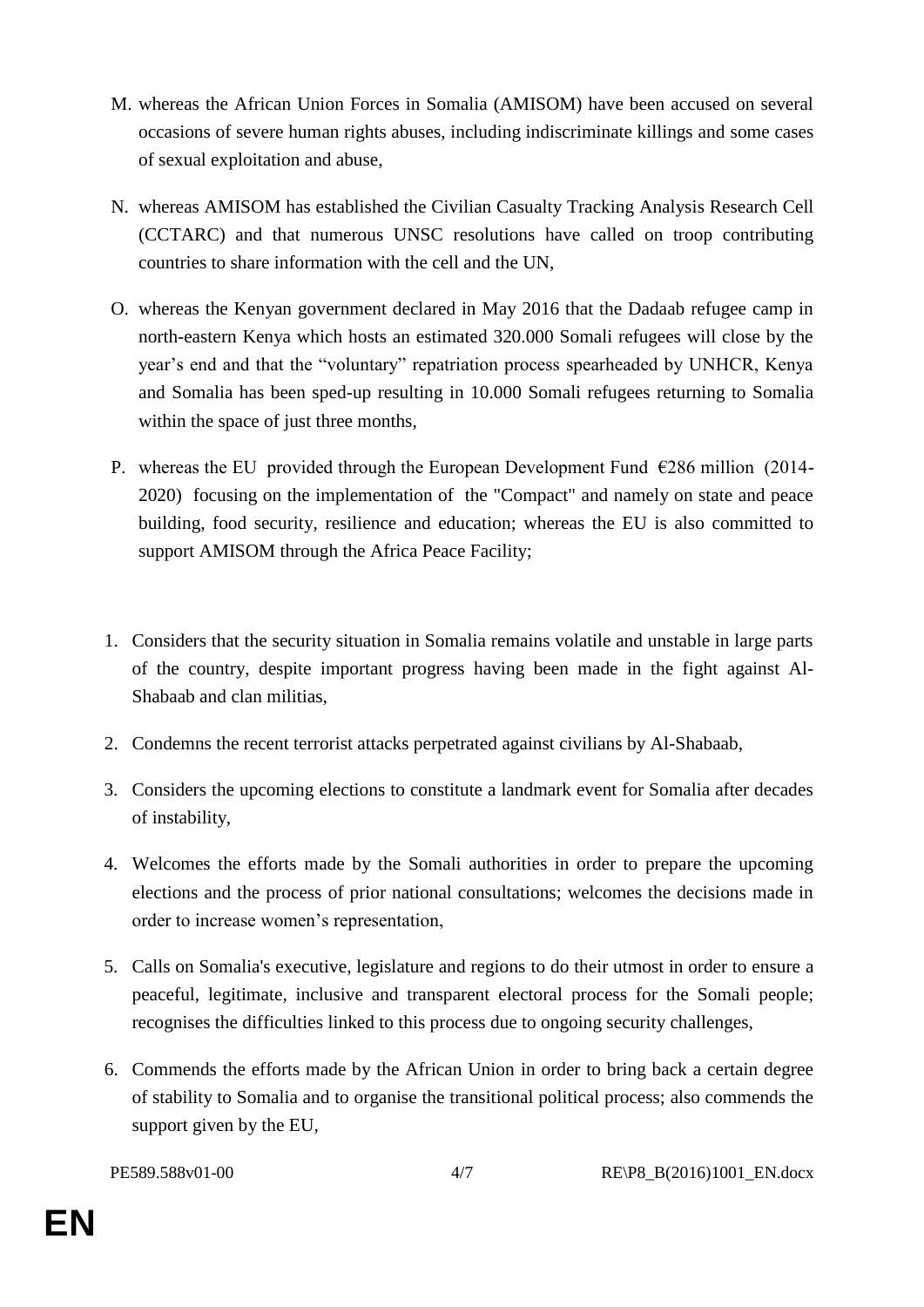- 7. Is concerned however by allegations of human rights abuses committed by AMISOM; regrets that despite instances in which AMISOM publicly committed to investigate incidents, safe and appropriate investigations and prosecutions do not take place; commends however the Ugandan forces in Somalia for having deployed a military court into Somalia to try offenses carried out by its forces,
- 8. Calls on the African Union to ensure that all troop-contributing countries are sharing information with the CCTARC (AMISOM Civilian Casualty Tracking Analysis Research Cell), regarding reports of or investigations into civilian casualties by troop contributing countries, and that this information is also shared with the UN as per UN Security Resolution 2297, and is fed into AMISOM operational plans;
- 9. Calls on all Somali and international parties to the conflict in Somalia, both within and outside AMSIOM, to comply with international human rights and humanitarian law;
- 10. Urges all Somali parties to the conflict, including government forces, political leaders, clan and federal militia, to immediately end abuses against civilians, including in the context of political processes, and to take steps to hold perpetrators to account,
- 11. Calls on all actors engaged in Somalia's state-building efforts to ensure that civilians are protected and that perpetrators are brought to justice,
- 12. Calls on the Government of Somalia to ratify the African Charter on Democracy, Elections and Governance,
- 13. Stresses that free and independent media are essential in order to guarantee an informed, active and engaged population, particularly in an electoral period, and calls on the Somali federal and regional authorities to stop suppressing the free flow of information, including by arbitrarily arresting journalists, closing down media outlets and intimidating journalists; calls on the Somalia government to review the penal code, the new media law and other legislation, and revise them as necessary to bring them into line with Somalia's international obligations regarding the right to freedom of expression and the media;
- 14. Requests that the Somali government publicly calls on all government and security force officials not to harass or threaten journalists and other media workers, in particular in the run-up to the 2016 electoral process;
- 15. Requests that the Somali authorities stop using the country's national intelligence and security agency (NISA) to intimidate independent journalists and political opponents; urges the Somali parliament to call for the passing of a rights-respecting national security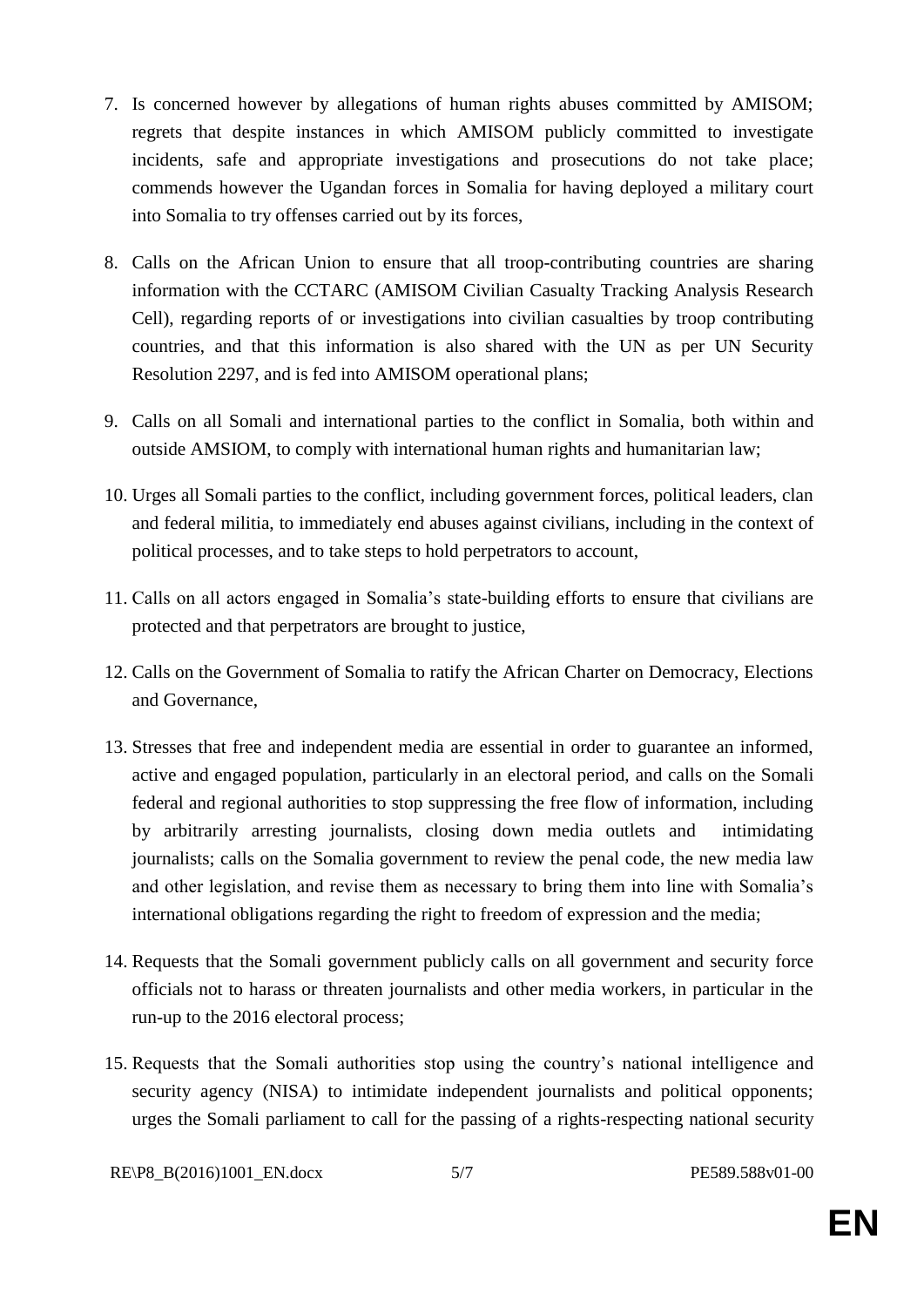law, as set out in the provisional constitution, that defines the mandates of national security agencies and clarifies that the National Intelligence and Security Agency is not empowered to arrest and detain;

- 16. Calls on the Somali government to make clear that any NISA or police officer, regardless of rank, who is complicit in abuses against or who fails to adequately investigate threats or attacks on journalists, political opponents or human rights defenders is disciplined or prosecuted as appropriate;
- 17. Calls on the government and the EU, as part of its rule of law activities in Somalia, to ensure that NISA is regulated with effective oversight mechanisms; calls on the same to build the technical expertise of Somalia's Criminal Investigation Department (CID) to carry out thorough, effective and rights-respecting investigations
- 18. Calls on the Somali government and all parties to the conflict to end recruitment and use of children in security forces as soldiers and as informants, including use of captured or deserting child soldiers;
- 19. Calls on the Somali president to immediately commute pending death penalty sentences as a first step towards placing a moratorium on all death sentences; and requests that the Somali authorities transfer future cases of civilians under military court jurisdiction to the civilian courts for prosecution;
- 20. Calls on the Somali government to follow-up through with commitments made during the country's Universal Periodic Review to end forced evictions of internally displaced people including in the country's capital, Mogadishu; also requests that the government implements its December 2014 policy on displacement which requires the authorities to protect affected communities during evictions and lays out procedures in line with international law;
- 21. Urges host countries to refugees from Somalia to remain realistic about the security situation in large parts of Somalia and to refrain from putting pressure on refugees to return to Somalia,
- 22. Calls on the Somali government to promptly establish the foreseen independent Human Rights Commission,
- 23. Calls on the Somali authorities and political actors, and the EU as a key supporter of the current political process, to ensure that the commitments for a 30 per cent quota for women